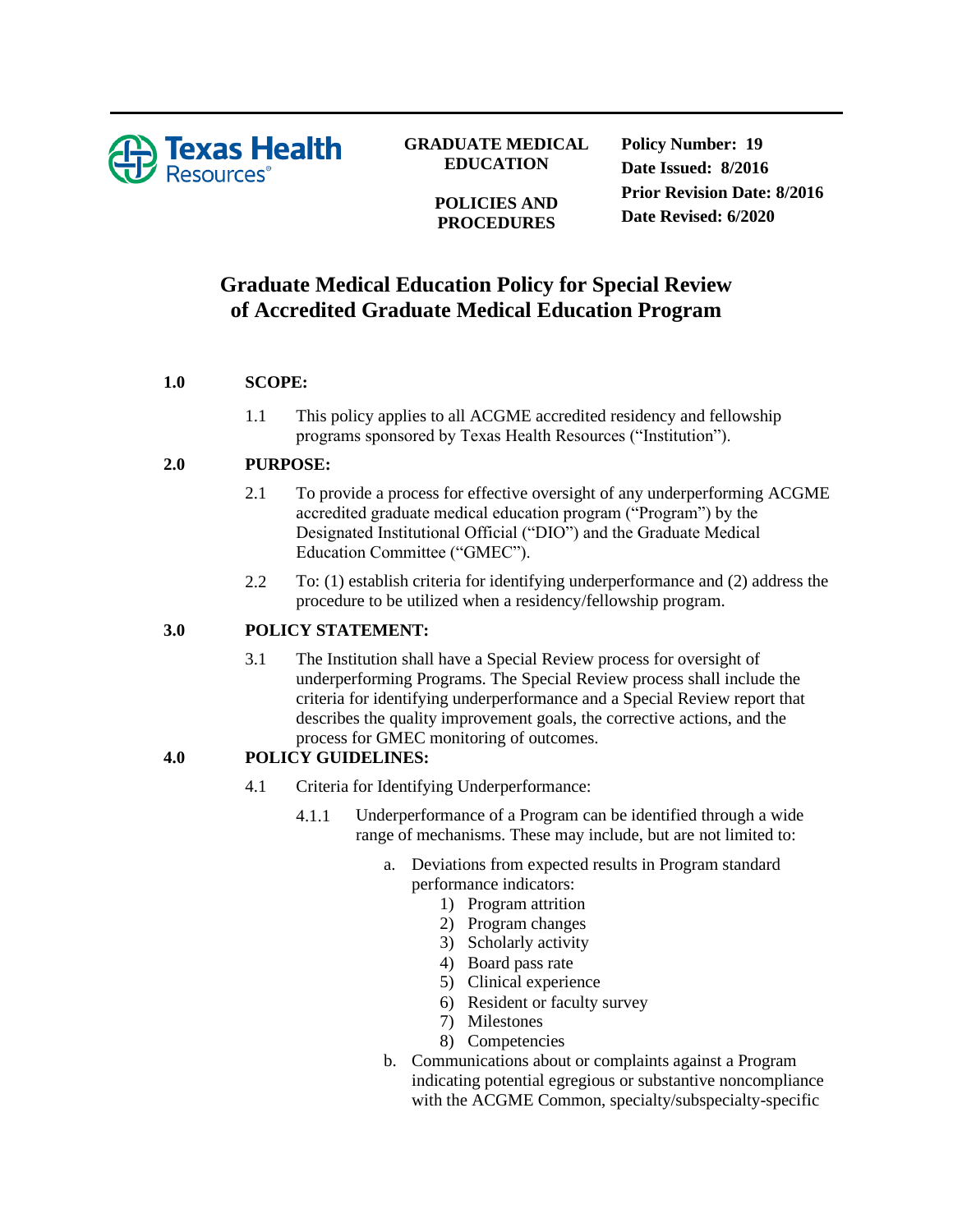Graduate Medical Education Policy for Special Review of Accredited Graduate Medical Education Programs Page 2

> Program, and/or Institutional Requirements; or noncompliance with Institutional policy;

- c. A Program's inability to demonstrate success in any of the following focus areas:
	- 1) Integration of residents and/or fellows into Institution's Patient Safety Programs;
	- 2) Integration of residents into Institution's Quality Improvement Programs;
	- 3) Establishment and implementation of resident or fellow supervision policies;
	- 4) Transitions in care;
	- 5) Clinical and educational work hours policy and/or fatigue management and mitigation; and
	- 6) Education and monitoring of professionalism
- d. Self-reported by the Program Director or Department Chair.
- 4.2 Special Review Procedures
	- 4.2.1 Designation: When a residency or fellowship Program is deemed to have met one (1) or more of the established criteria for designation as an underperforming Program, the DIO and GMEC Chair shall schedule a Special Review. Special Reviews shall occur within sixty (60) days of a Program's designation as 'underperforming.'
	- 4.2.2 Special Review Panel: Each Special Review shall be conducted by a panel including at least one (1) member of the GMEC who shall serve as Chair of the panel, one (1) additional faculty member, and one (1) peer-selected resident/fellow. Additional reviewers may be included on the panel as determined by the DIO/GMEC.
	- 4.2.3 Preparation for the Special Review: The Chair of the Special Review panel, in consultation with the DIO and the GMEC Chair and/or other persons as appropriate, shall identify the specific concerns that are to be reviewed as part of the Special Review process. Concerns may range from those that broadly encompass the entire operation of the Program to single, specific areas of interest.

Based on identified concerns, the Panel may ask the Program being reviewed to submit documentation prior to the actual Special Review meeting that will help the panel gain clarity in its understanding of the identified concerns.

- 4.2.4 The Special Review:
	- a. Materials and data to be used in the review process shall include:
		- 1) the ACGME Common, specialty/subspecialtyspecific Program, and Institutional Requirements in effect at the time of the review;
		- 2) accreditation letters of notification from the most recent ACGME reviews and progress reports;
		- 3) reports from previous internal reviews of the program (if applicable);
		- 4) previous annual program evaluations;